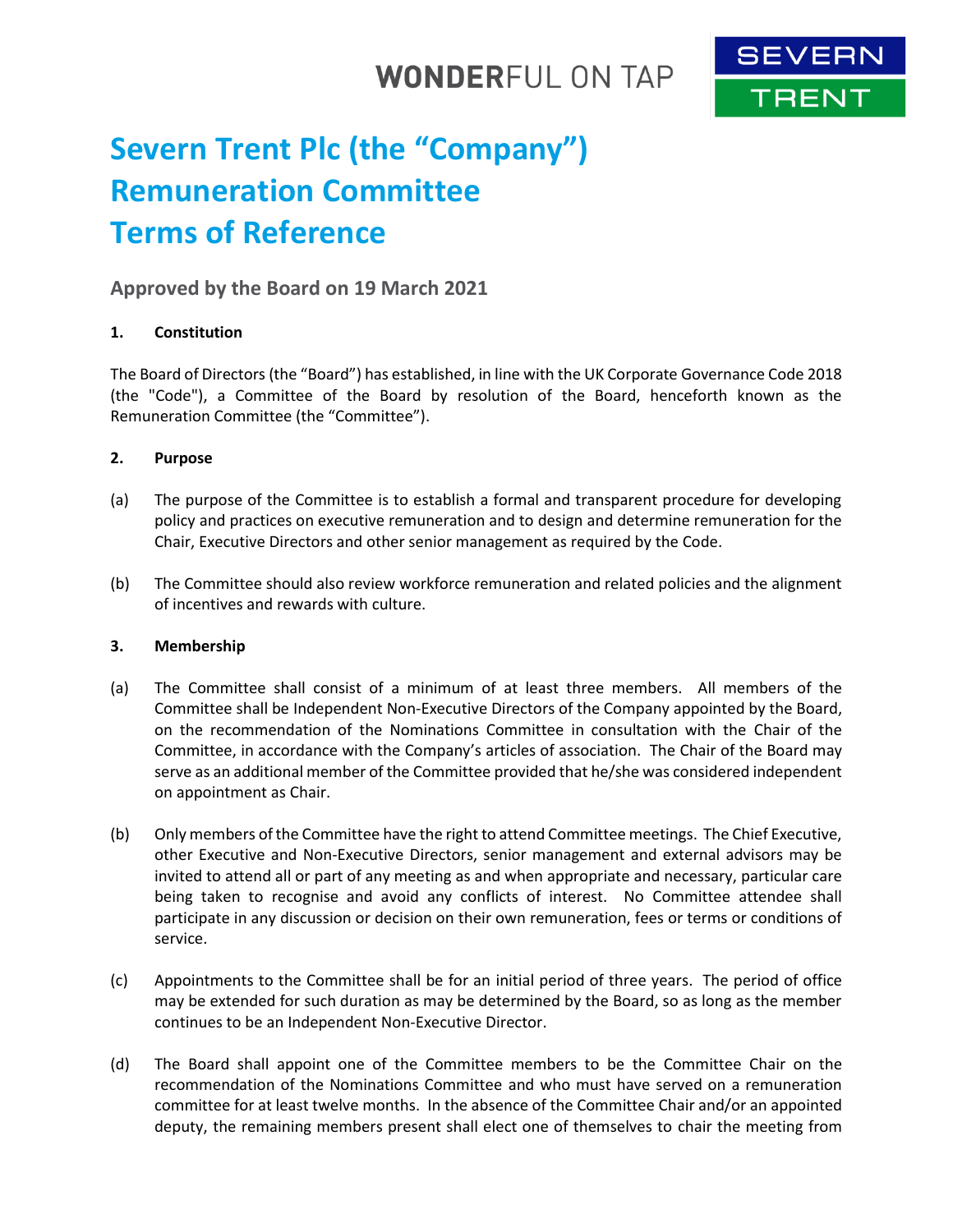those who would qualify under these terms of reference to be appointed to that position by the Board. The Chair of the Board shall not be Chair of the Committee.

- (e) The Chair and Committee members shall be listed on the Company's website and each year in the Company's Annual Report and Accounts.
- (f) Each member of the Committee shall disclose to the Committee:
	- (i) Any personal financial interest (other than as a shareholder) in any matter to be decided by the Committee; or
	- (ii) Any potential conflict of interest arising from a cross-directorship or other business interests.

Any such member shall abstain from voting on resolutions and participating in the discussion concerning such resolutions.

## **4. Secretary**

The Company Secretary or his or her nominee shall act as the Secretary to the Committee.

#### **5. Quorum**

- (a) The quorum necessary for the transaction of business by the Committee will be two members, one of whom shall be the Chair of the Committee or his or her appointed deputy.
- (b) In the event that a meeting of the Committee is required but a quorum might not be secured, an existing member of the Committee shall be empowered to appoint another Independent Non-Executive Director(s) to attend such meeting, in consultation with the Chair of the Committee, to act as that member's alternate, provided that such Director meets the criteria for membership of the Committee.

## **6. Frequency of Meetings**

Meetings shall be held at least four times per year. Meetings will also be held at any other time as the Committee's role and responsibilities require, and otherwise as the Chair of the Committee or its members shall require.

## **7. Notice of Meetings**

- (a) Meetings of the Committee shall be called by the Secretary of the Committee at the request of the Committee Chair or any of its members.
- (b) Unless otherwise agreed, notice of each meeting confirming the venue, time and date together with an agenda of items to be discussed, shall be forwarded to each member of the Committee and any other person required to attend no later than five working days before the date of the meeting, unless agreed otherwise in advance. Supporting papers shall be sent to Committee members, and to other attendees as appropriate, at the same time to enable proper consideration of matters by the Committee.
- (c) Members may participate in a meeting by means of telephone, video conferencing facility or other suitable communication equipment.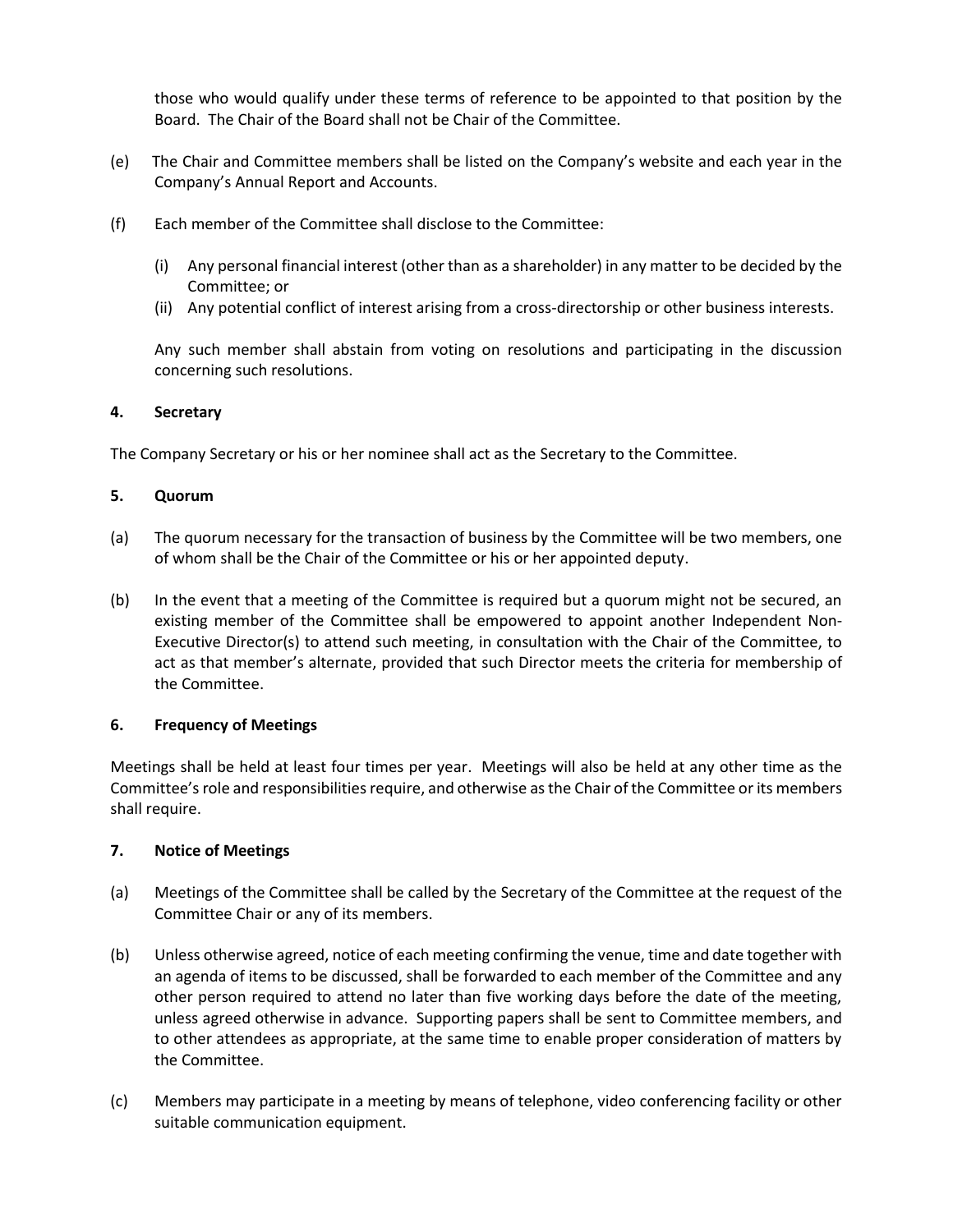## **8. Minutes of Meetings**

- (a) The Secretary shall minute the proceedings and decisions of all meetings of the Committee, including recording the names of those present and in attendance and the existence of any conflicts of interest.
- (b) Draft minutes of Committee meetings shall be circulated promptly to all members of the Committee after a meeting. Once approved, minutes should be circulated to all other members of the Board and attendees unless exceptionally the Committee Chair considers that it would be inappropriate to do so.

## **9. Annual General Meeting and Engagement with Shareholders**

The Chair of the Committee shall attend the Annual General Meeting and be prepared to respond to any shareholder questions on the Committee's activities. In addition, the Chair of the Committee should seek to engage with shareholders on significant matters related to the Committee's area of responsibility, such as changes to the Group's Remuneration Policy.

## **10. Duties**

The Committee shall carry out the duties below in respect of the Company, its major operating subsidiaries and the Group as a whole, as appropriate. In carrying out these duties, the members of the Committee must comply with their duty under section 172 of the Companies Act 2006 to act in the way they consider, in good faith, would be most likely to promote the success of the Company for the benefit of its members as a whole, whilst having regard to the interests of employees, stakeholders and other matters as required by section 172.

## (a) **Group Remuneration Policy and Specific Remuneration Arrangements**

The Committee shall determine:

- (i) on the Board's behalf, the remuneration framework and broad policy for each of:
- A. The Chair of the Board;
- B. The Chief Executive and other Executive Directors;
- C. The Company Secretary; and
- D. All other members of the Severn Trent Plc Executive Committee ("STEC")

(The persons covered by B – D above shall be referred to herein as the "Executive Group")

In making such remuneration policy determinations, it shall consider:

- the contents of the Code including that remuneration policies and practices should be designed to support the strategy and promote long-term sustainable success and that executive remuneration should be aligned to company purpose and values, and be clearly linked to the successful delivery of the Company's long term strategy;
- the Listing Rules and associated guidance (as may be amended from time to time) including the requirement for explanation in the event of any permitted non-compliance;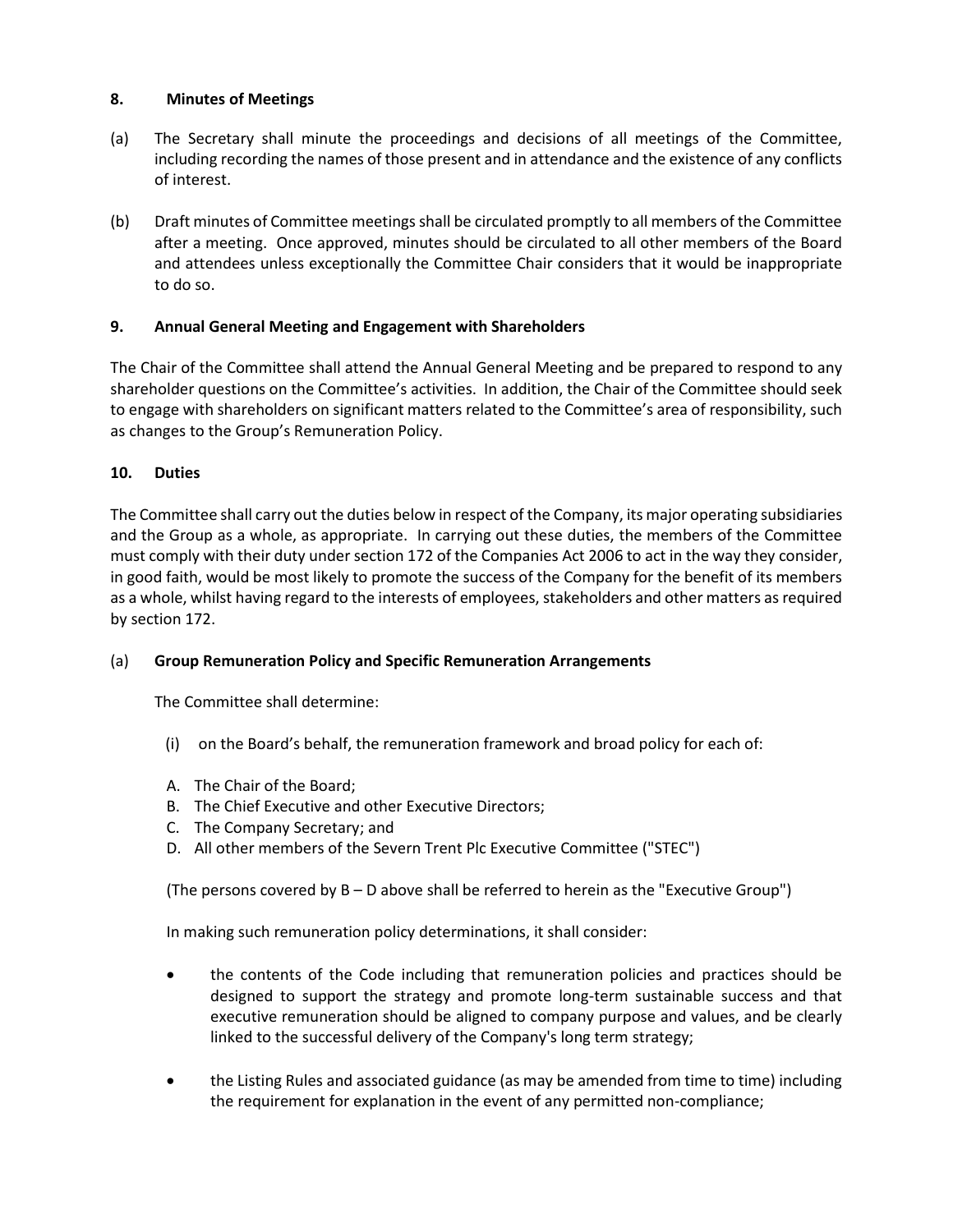- any other appropriate guidance or recommendations published by the Pensions and Lifetime Savings Association ('PLSA') and similar representative bodies or institutions of good standing;
- the need for clear linkages between both the Company's and the individuals' performances and remuneration and the interests of shareholders;
- the need to exercise independent judgment and discretion;
- consultation with the Chair of the Board and the Chief Executive, as appropriate;
- the policy and scope of pension arrangements for the Executive Group and in relation to the Executive Directors, considering those arrangements as compared to workforce arrangements and aligning executive Director contributions to those available to the workforce;
- that the performance-related elements of the remuneration package form an appropriate and significant proportion of the remuneration package and that the targets and/or performance conditions are set at realistic but challenging levels and that achievement against such targets/performance conditions are clearly monitored;
- relevant advice from its independent advisors;
- the remuneration practice across the Group;
- the risk policies and systems across the Group; and
- best practice with regard to remuneration in other companies.
- (ii) annually, within the remuneration policy framework, the total individual remuneration packages of the Executive Group (including but not limited to salary, bonuses, discretionary payments, pension, share-based payments (such as LTIP) and their equivalents, benefits in kind);
- (iii) arrangements for liaison with the Nominations Committee to ensure that the remuneration package of newly appointed Directors are within the Group's remuneration policy framework;
- (iv) the policy on ancillary employment issues, including the retention by Executive Directors of any financial reward from any external directorships or similar appointments;
- (v) the policy for authorising claims for expenses from the Chief Executive, the Chair and other Directors;
- (vi) arrangements to monitor the terms of any proposed letter of appointment or contract or compensation arrangements relating to any Executive Director or the Chair and any payments made thereunder;
- (vii) annually, the appropriateness of any performance conditions and for any performance related share award plans, determine each year whether awards will be granted;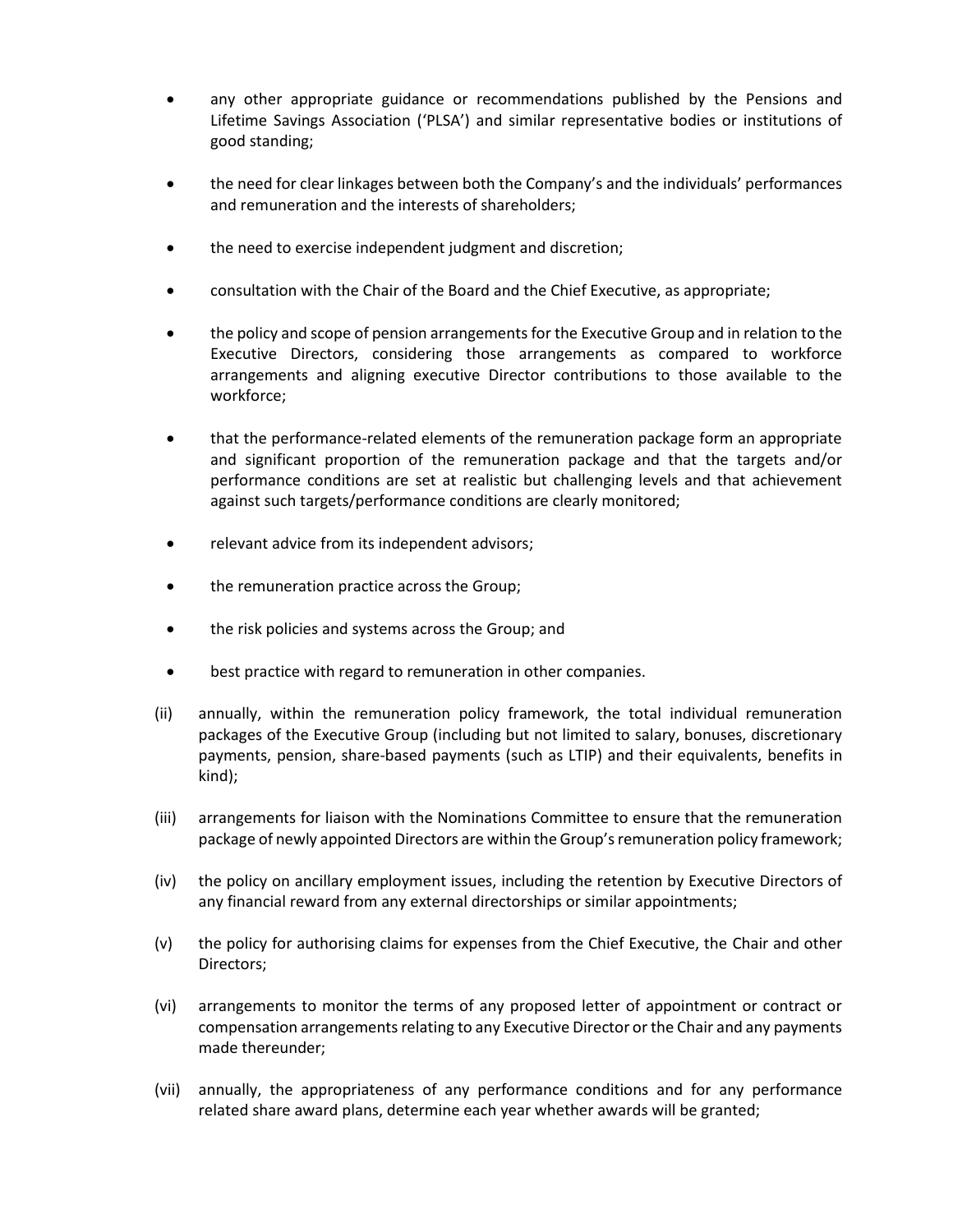- (viii) the proposed overall amount of performance related share awards and, in particular, the individual awards to the Executive Group; and
- (ix) awards under any other share plans operated by the Group.

The Committee shall review:

- (i) regularly, the detailed terms of the Executive Directors' contracts and, in any event, at least every three years and ensure that compensation commitments and any payments due and payable thereunder are fair to the individual and the Company and do not reward poor performance and that the compensation to departing Directors reflects their obligation to mitigate loss and that duty to mitigate loss is fully recognised;
- (ii) the ongoing appropriateness and relevance of the remuneration framework and broad policy annually and report thereon to the other Non-Executive Directors and, as appropriate, to the Chief Executive;
- (iii) the overall design of, and the targets for, any performance related pay schemes operated by the Company and approve the total annual payments made under such schemes;
- (iv) the dilution limits and headroom in the likelihood of shares being granted under the Company's various share schemes;
- (v) workforce remuneration and related policies and the alignment of incentives and reworks with culture, including such matters as pay principles, base pay, benefits, incentives and financial and non-financial reward that drives behaviour to be aware of and oversee any major changes in employee remuneration policy or employee benefit structures throughout the Company or Group.
- (vi) the appointment and terms of reference for any remuneration consultants who advise the Committee, and in carrying out such a review be exclusively responsible for establishing the selection criteria and selection of such consultants, considering any other connection that they may have with the Company; and
- (vii) any major changes in employee benefits arrangements throughout the Group.

The Committee shall ensure:

- (i) that a formal and transparent procedure exists for developing policy on Executive remuneration and for fixing the remuneration packages of individual Directors taking into account the Company and individual's performance and wider circumstances;
- (ii) that potential conflicts of interest are managed and that no Director or manager should be involved in any decisions as to their own remuneration;
- (iii) that effective communications are maintained with investors and representative bodies on the rationale for the prevailing remuneration policy and practices and any anticipated changes and consult the Chair of the Board in that regard;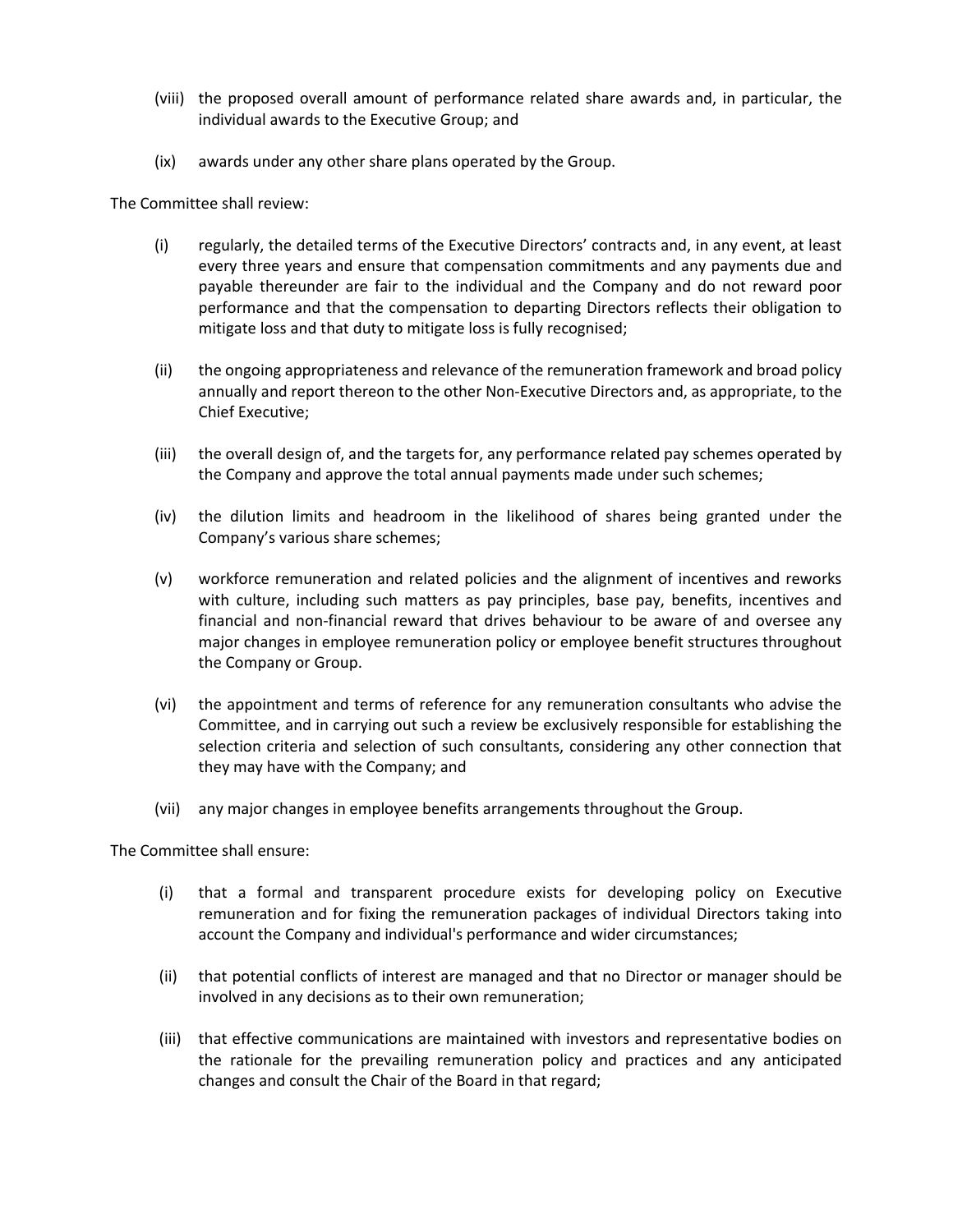- (iv) that the remuneration policies operated throughout the Group reflect the Group's risk policies and systems, and in particular that they do not encourage excessive risk taking;
- (v) that in all its decisions relating to remuneration policies for the Executive Group, regard shall be taken of workforce remuneration and related policies elsewhere in the Group and the overall cost to shareholders;
- (vi) that the remuneration policies for the Executive Group are set at an appropriate level and structured to ensure and promote the long-term sustainable success of the Group with executive Director remuneration aligned to the Company's purpose and values and clearly linked to the successful delivery of the Company's long-term strategy, including its Environmental, Social and Governance ('ESG') ambitions;
- (vii) that provisions regarding disclosure of information (as set out in the Companies Act 2006, Large and Medium-sized Companies and Groups (Accounts and Reports) Regulations 2008 (as amended), the Listing Rules and the Code) are fulfilled and produce a report of the Company's remuneration policy and an Annual Report on remuneration which should be brought to shareholders for their specific approval; and
- (viii) that the Committee's terms of reference are made available on the Company's website its terms of reference explaining clearly its role and the authority delegated to it.

The Committee shall recommend to the Board:

- (i) a framework or broad policy for the determination of the remuneration of the Executive Group, in consultation where appropriate with the Chief Executive and the Company Chair. In making such recommendations it shall ensure that levels of remuneration are sufficient to attract, retain and motivate Directors of the quality required to run the Company successfully. The objective shall be to ensure that members of the Executive Group are provided with appropriate incentives to encourage enhanced performance and are, in a fair and responsible manner, rewarded for their individual contributions to the success of the Company; and
- (ii) major changes to the rules of the Company's pension schemes.

## (b) **Shareholding Policy**

The Committee shall review, at least annually, the requirement for Executive Directors and senior executives, where appropriate, to maintain a holding in the Company's shares and/or retain vested awards in line with relevant individual's salary, to be built up over a period of time at the Committee's discretion and that there is formal policy on post-employment shareholding requirements.

## (c) **Remuneration Schemes**

The Committee shall, within the terms of the remuneration policy, recommend to the Board the design of all proposed long term incentive plans or other remuneration schemes (or any other plans requiring shareholder approval), and the arrangements for individual invitations to executives or employees made under such schemes, for approval by the Board and shareholders (where applicable).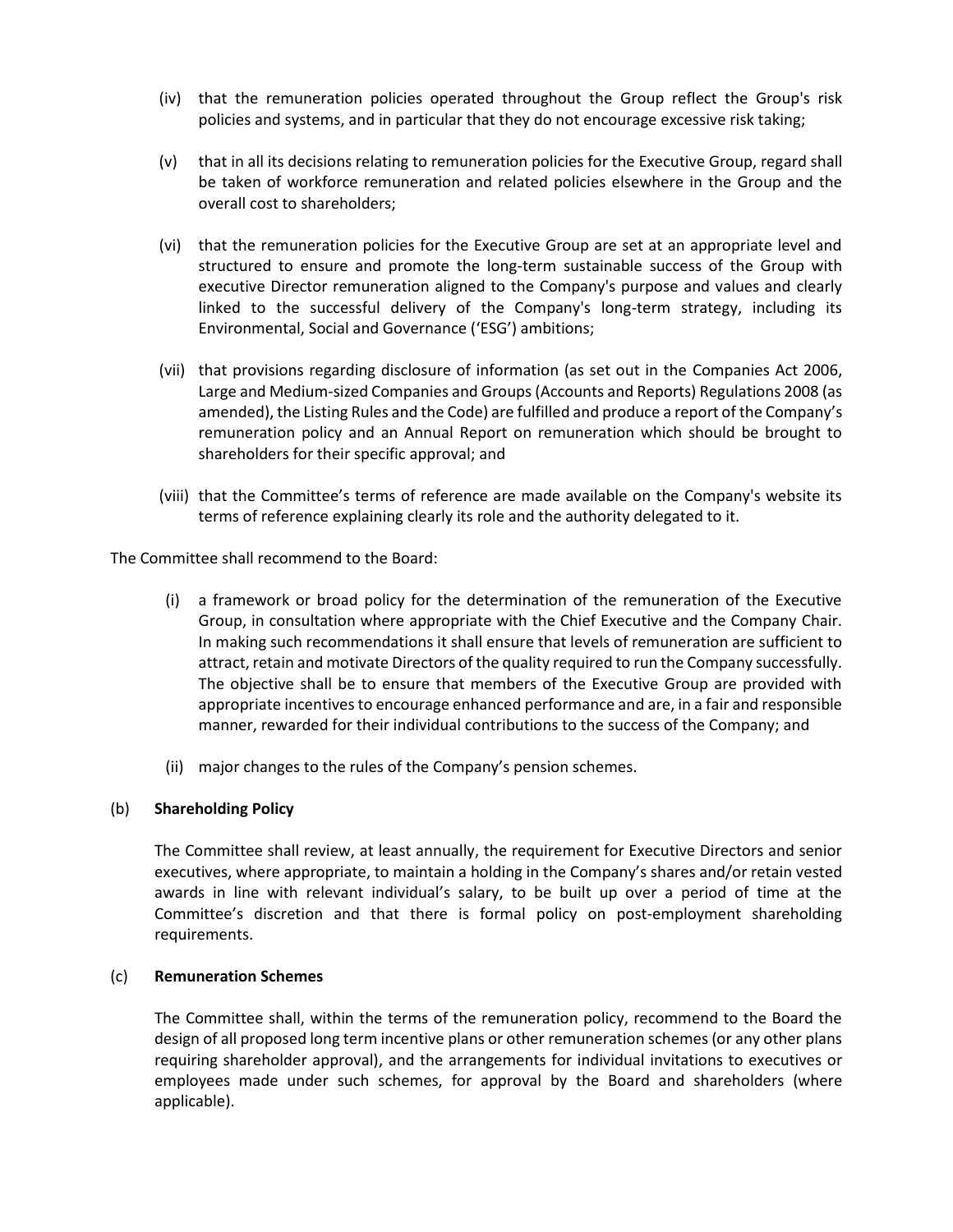## **11. Reporting Responsibilities**

- (a) The Committee Chair shall report to the Board on its proceedings after each meeting on all matters within its duties and responsibilities and shall also report on how it has discharged its responsibilities.
- (b) The Committee shall make whatever recommendations to the Board it deems appropriate on any area within its remit where action or improvement is needed.
- (c) The Committee shall approve the Directors' remuneration report to be included in the Company's Annual Report, including:
	- (i) the annual statement from the Chair of the Remuneration Committee;
	- (ii) the annual report on remuneration setting out payments during the financial year; and
	- (iii) when required, the Directors' remuneration policy in relation to future payments to the Directors and former Directors.
- (d) The Committee shall approve the description of the work of the Committee in the Company's Annual Report, such description shall include:
	- (i) an explanation of the strategic rationale for Executive Directors' remuneration policies, structures and any performance metrics;
	- (ii) reasons why the remuneration is appropriate using internal and external measures, including pay ratios and pay gaps;
	- (iii) a description, with examples, of how the Committee has addressed the requirements of the Code when determining the Directors' remuneration policy and practices;
	- (iv) an explanation of whether the Directors' remuneration policy operated as intended in terms of company performance and quantum, and if not, what changes are necessary;
	- (v) details of what engagement has taken place with shareholders and the impact this has had on the Directors' remuneration policy and outcomes;
	- (vi) details of what engagement has taken place with the workforce to explain how executive remuneration aligns with wider company pay policy; and
	- (vii) the extent of discretion which has been applied, if any, to remuneration outcomes and the reasons why.

## **12. Other Matters**

The Committee shall:

(a) have access to sufficient resources in order to carry out its duties, including access to the Company Secretariat for assistance as required;